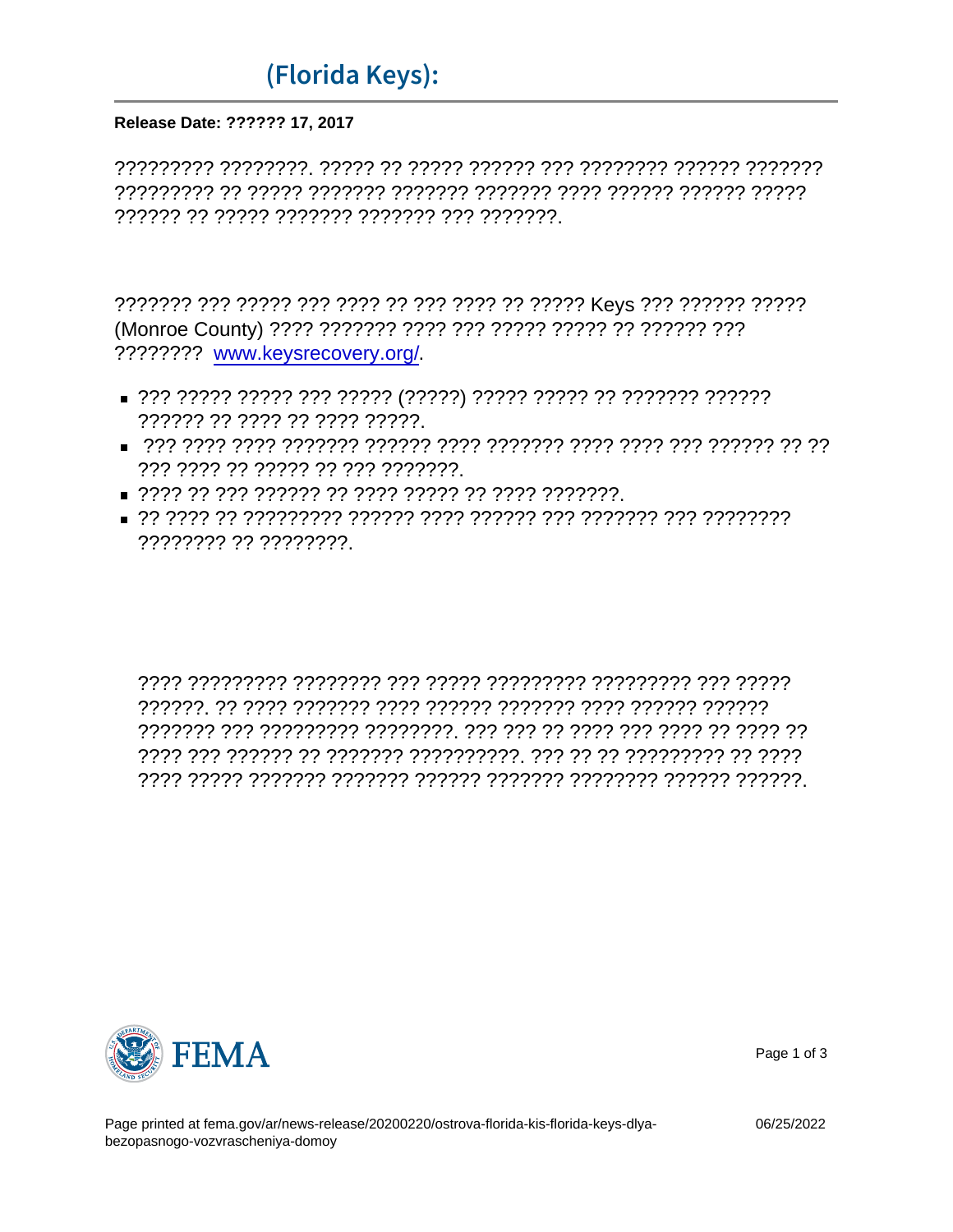## 3, D DD-5HD 9DI 'DE3'9/) 'DAJ/1'DJ)

?????? ??? ?????? ????????.

??? ???? ?????? FEMA ??? ???????? ???????? ?????? DisasterAssistance.gov ?? ?? ???? ?????? 3362-621-800 ???? ?? VRS ?? 711) ?? 7585-462-800 (???? ??????). ?? ???? ???? ?????? ?????? ???? ??? ?????????.

 $(??????)$ 

 $-222222$ 

###



Page 2 of 3